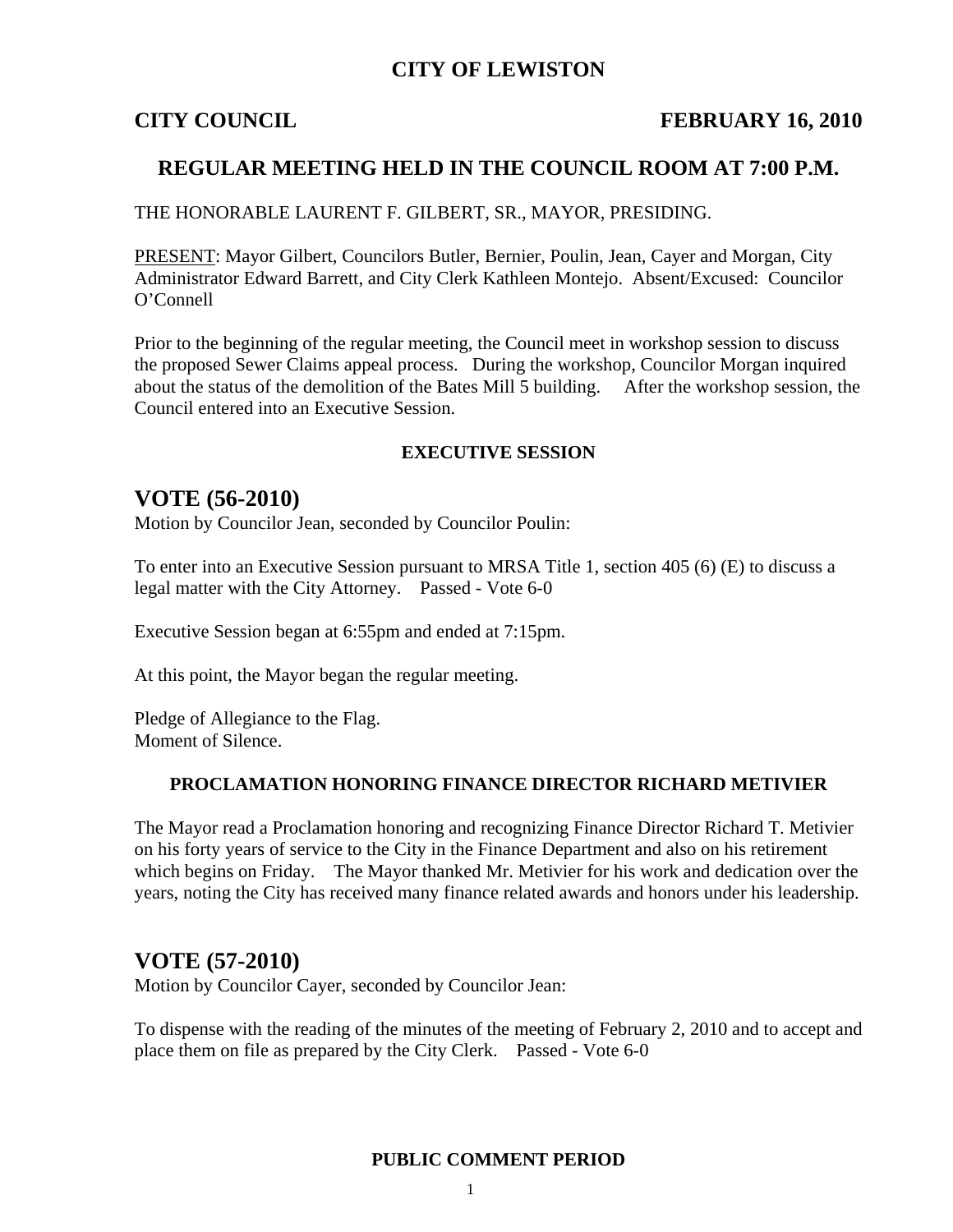Mr. Clements of First Street addressed the Council and asked them to use their microphones when they are speaking during the meetings. He noted it is extremely difficult to follow the conversations on television when Councilors do not use their microphones.

## **ANNUAL AUTHORIZATION FOR THE PUBLIC WORKS DEPARTMENT TO POST CERTAIN ROADS, FROM MARCH 1 TO MAY 1, PROHIBITING VEHICLES HAVING A GROSS VEHICLE WEIGHT OF OVER 23,000 POUNDS**

# **VOTE (58-2010)**

Motion by Councilor Jean, seconded by Councilor Morgan:

To authorize the Public Works Department to post the following roads prohibiting vehicles having a gross vehicle weight of over 23,000 pounds:

From March 1, 2010 to May 1, 2010: Ferry Road - From Apple Road to River Road River Road - From Ferry Road to Solid Waste Facility Dyer Road - From Lisbon Road to Ferry Road Pinewoods Road - From Ferry Road to Town Line Gayton Road - From Lisbon Road to Town Line Webster Road - From Old Lisbon Road to Crowley Road Merrill Road - From College Road to Main Street Sleeper Road - From Merrill Road to Town Line Randall Road - From Sunrise Lane to Grove Street Grove Street - From Randall Road to Town Line Old Greene Road - From North Temple Street to Town Line No Name Pond Road - From Old Greene Road to Town Line Pond Road - From Cherrywood Drive to No Name Pond Road

Passed - Vote 6-0

## **REQUEST FROM THE COMMUNITY CREDIT UNION TO WAIVE LANDFILL TIPPING FEES FOR THE DEMOLITION PROJECT AT 70 HOWE STREET**

Deputy City Administrator Phil Nadeau reported the City was notified by the Executive Director of the Community Credit Union this afternoon that the credit union will no longer be purchasing this property and therefore asked to have this item removed from the agenda.

## **AUTHORIZATION TO USE FEDERAL HOME FUNDS TOWARD THE DEVELOPMENT OF SENIOR HOUSING UNITS TO BE CREATED AT 81 ASH STREET**

# **VOTE (59-2010)**

Motion by Councilor Jean, seconded by Councilor Morgan:

To authorize the use of up to \$300,000 of Housing and Urban Development HOME Funds allocated to the City of Lewiston for use towards the development of the 81 Ash Street Intown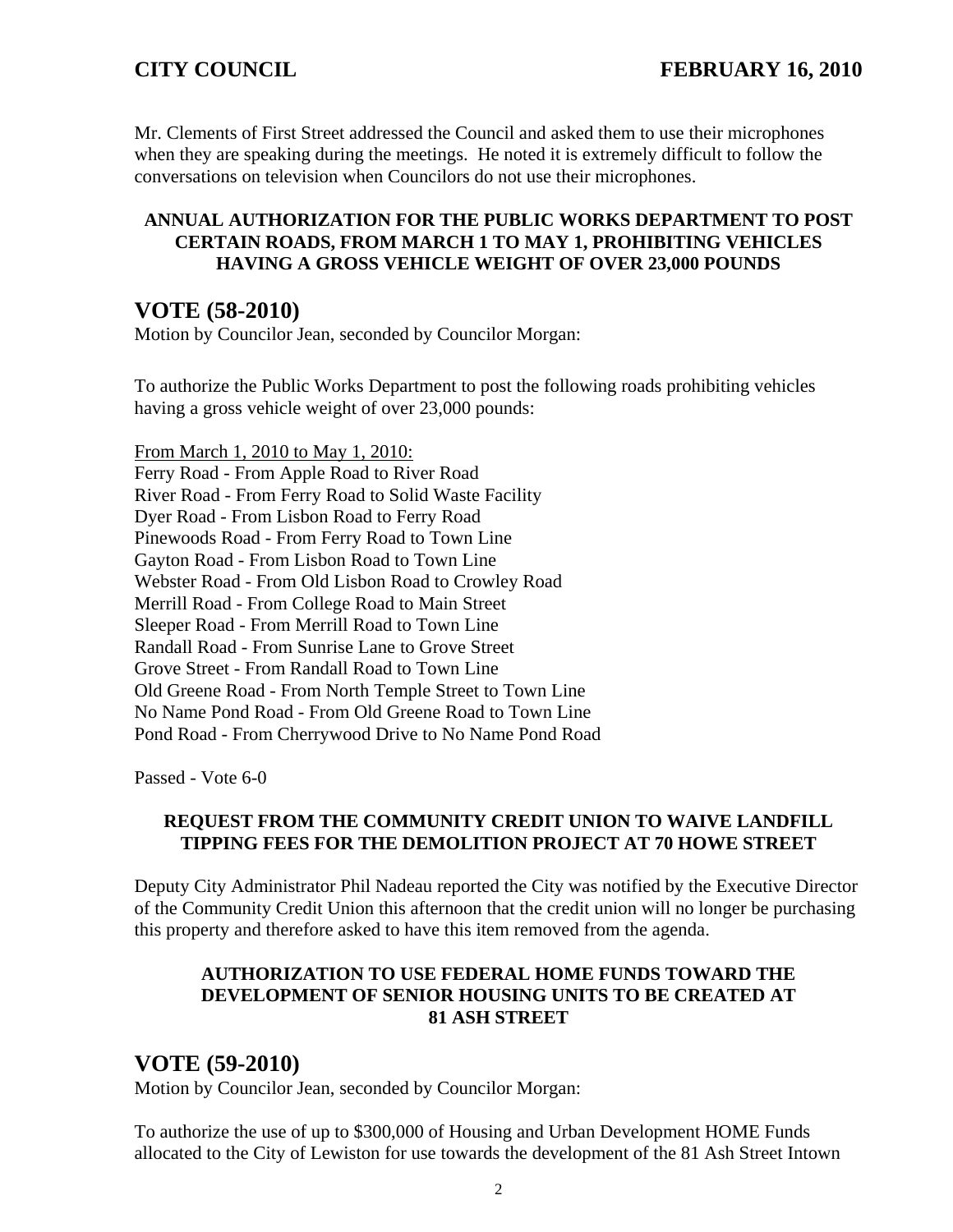Manor Affordable Housing project and to further authorize City staff to take necessary and appropriate steps to provide these funds to the project. Passed - Vote 6-0

## **PUBLIC HEARING ON A RENEWAL APPLICATION FOR A SPECIAL AMUSEMENT PERMIT FOR THE CAGE, 97-99 ASH STREET**

Mayor Gilbert opened the public hearing to receive citizen input and comment. Business owner Randy Collins stated he was present to address any questions the Council may have. The Mayor informed him of the new senior citizen housing units that will be developed at 81 Ash Street and suggested Mr. Collins will want to make sure his business and patrons are mindful of this for noise and other related issues. Mr. Collins said he lives in the area and already monitors this activity. Mayor Gilbert then closed the hearing.

# **VOTE (60-2010)**

Motion by Councilor Cayer, seconded by Councilor Jean:

To grant a special amusement permit for live entertainment to The Cage, 97-99 Ash Street. Passed - Vote 6-0

## **PUBLIC HEARING ON THE RENEWAL APPLICATION FOR A SPECIAL AMUSEMENT PERMIT FOR LIVE ENTERTAINMENT FOR BOCCE'S GRILL, 30 LOWELL STREET**

Mayor Gilbert opened the public hearing to receive citizen input and comment. No members of the public spoke for or against this item. Mayor Gilbert then closed the hearing.

# **VOTE (61-2010)**

Motion by Councilor Cayer, seconded by Councilor Jean:

To grant a special amusement permit for live entertainment to Bocce's Grill, 30 Lowell Street. Passed - Vote 6-0

## **PUBLIC HEARING ON THE RENEWAL APPLICATION FOR A SPECIAL AMUSEMENT PERMIT FOR LIVE ENTERTAINMENT FOR BARNIE'S BAR & GRILL, 1065 SABATTUS STREET**

Mayor Gilbert opened the public hearing to receive citizen input and comment. No members of the public spoke for or against this item. Mayor Gilbert then closed the hearing.

# **VOTE (62-2010)**

Motion by Councilor Butler, seconded by Councilor Jean:

To grant a special amusement permit for live entertainment to Barnie's Bar & Grill, 1065 Sabattus Street. Passed - Vote 6-0

**PUBLIC HEARING AND FINAL PASSAGE REGARDING THE ELIMINATION OF**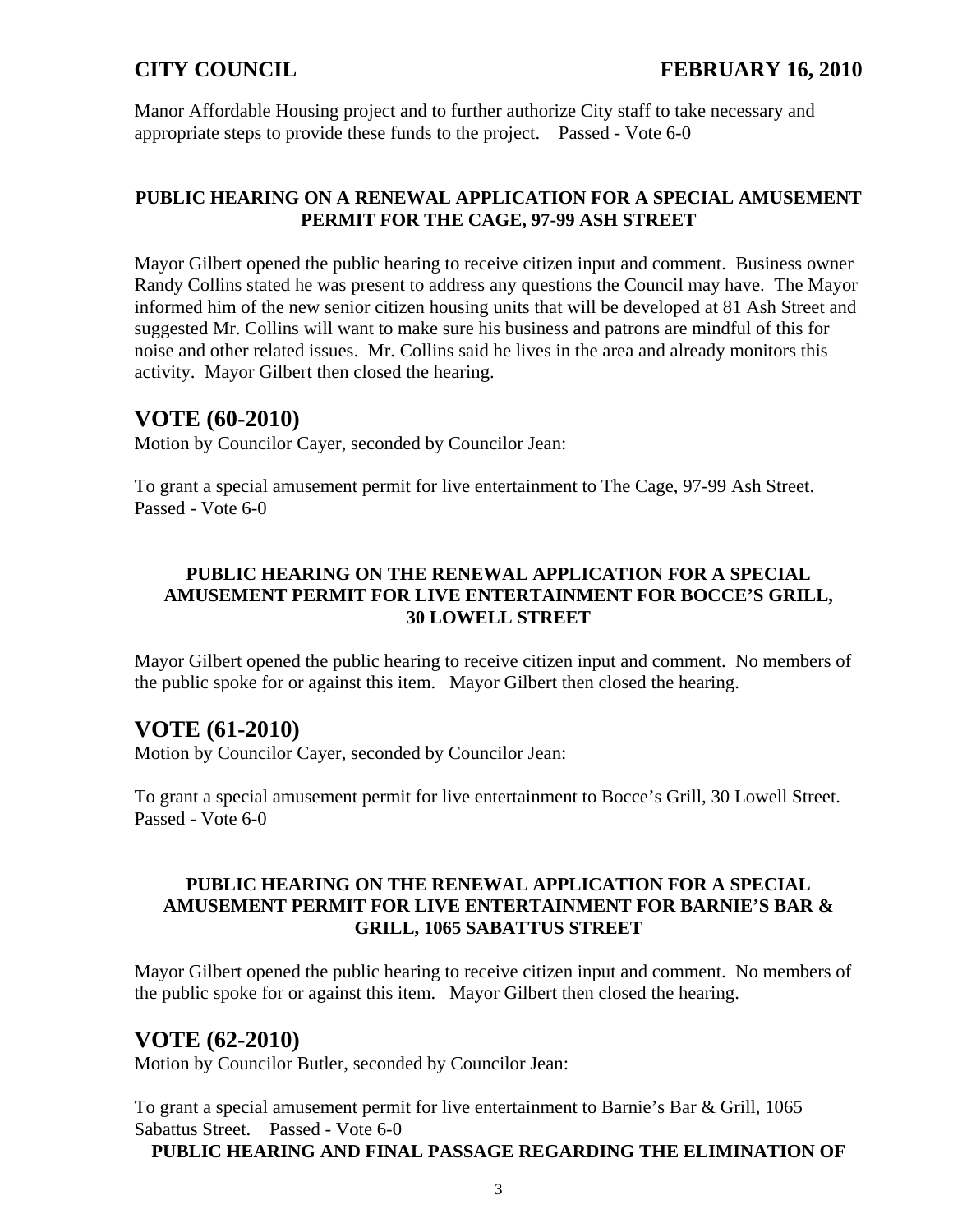## **THE WAIVER OPTION FOR AN OVERTIME PARKING TICKET**

Mayor Gilbert opened the public hearing to receive citizen input and comment. No members of the public spoke for or against this item. Mayor Gilbert then closed the hearing.

## **VOTE (63-2010)**

Motion by Councilor Jean, seconded by Councilor Cayer:

That the proposed amendment to the City Code of Ordinances, Chapter 70 "Traffic and Vehicles", Article IV "Stopping, Standing and Parking", regarding the elimination of the "forgiveness option" for overtime parking tickets, receive final passage by a roll call vote. Passed - Vote 5-1 (Councilor Bernier opposed)

At this time, the Mayor announced the Council would be taking item ten out of order and addressing it at this time.

## **PUBLIC HEARING FOR THE ESTABLISHMENT OF A TAX INCREMENT FINANCING (TIF) DISTRICT AND APPROVAL OF A DEVELOPMENT ASSISTANCE AGREEMENT FOR THE 81 ASH STREET INTOWN MANOR AFFORDABLE HOUSING PROJECT**

Mayor Gilbert opened the public hearing to receive citizen input and comment. No members of the public spoke for or against this item. Mayor Gilbert then closed the hearing. Mark McComas, Acting Director of the Economic and Community Development Department, and James Hatch, the project developer, made a brief presentation to the Council.

# **VOTE (64-2010)**

Motion by Councilor Butler, seconded by Councilor Jean:

To authorize the City Administrator to execute the attached Agreement for Development Assistance and Tax Increment Financing between Deep Cove II, LLC and the City of Lewiston, substantially in the form as presented, and to sign any related documents which are deemed necessary for the project, to establish the 81 Ash Street Affordable Housing Development Tax Increment Financing District and to authorize the City Administrator to submit a tax increment financing application to the Maine State Housing Authority, along with other necessary documents in support of this action. Passed - Vote 6-0

## **PUBLIC HEARING REGARDING ADOPTION OF BOND RESOLUTION FOR THE LINCOLN STREET PARKING GARAGE PROJECT**

Mayor Gilbert opened the public hearing to receive citizen input and comment. Dennis Mason of 804 Webster Street, stated he uses a parking garage in Portland every day and felt the proposed garage was scaled correctly and is recommended for a good location, noting there are not a lot of options to consider. Mayor Gilbert then closed the hearing. Councilors discussed the location of the garage with Councilor Poulin stating the location would not create an inviting and welcoming site coming over the bridge as would green space and open space. Other Councilors noted the contract obligations regarding the parking spaces. Councilor Morgan asked if the City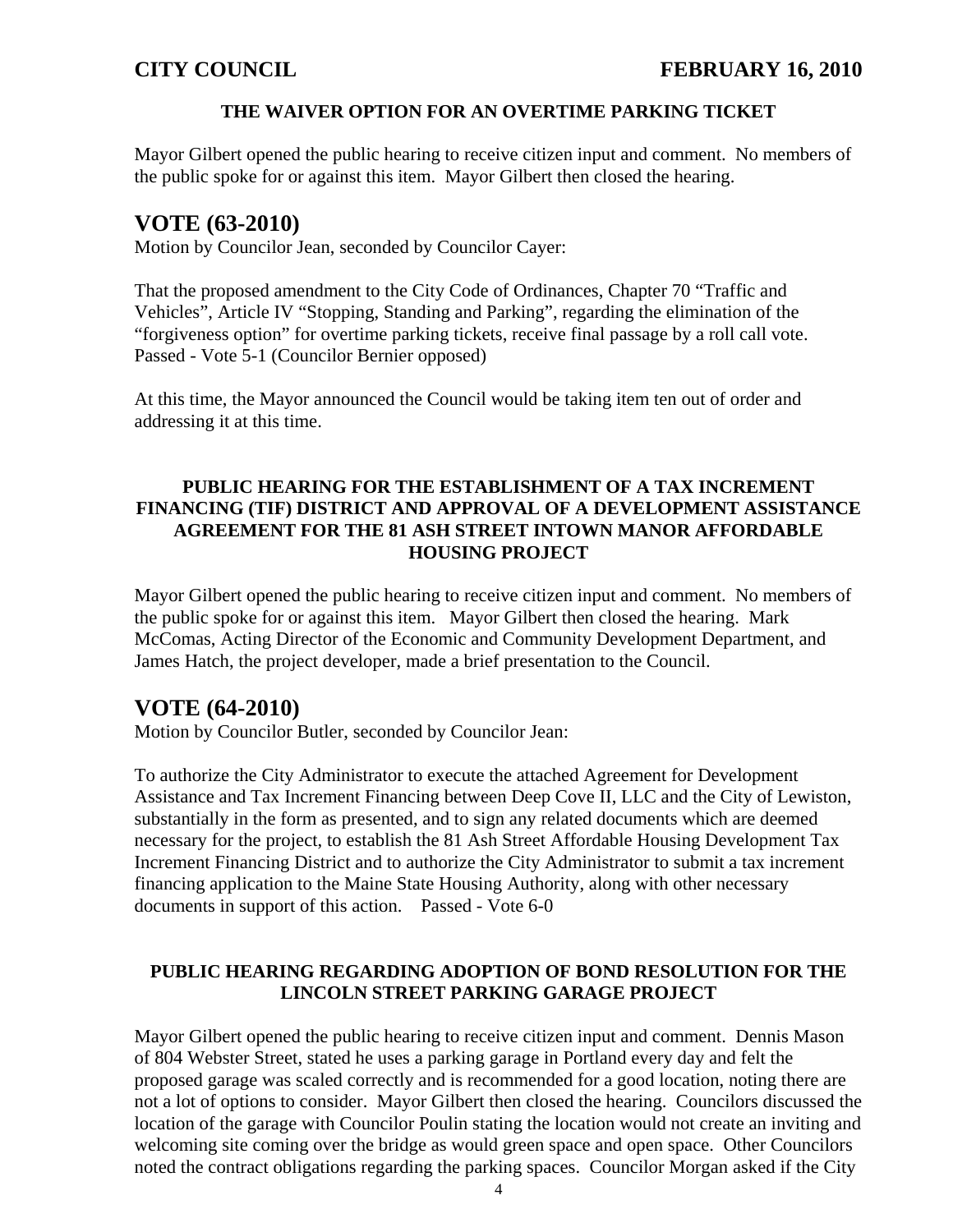has exhausted every other location option and Councilor Bernier stated she agreed with Councilor Poulin regarding the impact on the gateway.

# **VOTE (65-2010)**

Motion by Councilor Jean, seconded by Councilor Butler:

Be It Ordered that the Bond Resolution of the Municipal Officers of the City of Lewiston, Maine, regarding the authorization to issue bonds in the amount of \$4,965,000 for the Lincoln Street Parking Garage project, and authorizing and approving the bond documents, be adopted:

Ordered, that the Mayor and City Treasurer are authorized to issue bonds in an amount up to \$4,965,000 in order to finance the construction of the Lincoln Street Parking Garage;

Further Ordered, that the City Council instruct the Finance Director to advertise for bids for the Bonds or negotiation the sale of the Bonds with any qualified purchaser; to award the loan; and to employ Edwards Angell Palmer & Dodge LLP to furnish the legal opinion for the same;

Further Ordered, that the bonds shall be signed by the City Treasurer and Mayor;

Further Ordered, that the date, maturities, denominations, interest rate or rates, place or places of payment, form or other details of the bonds and of the provisions for the sale thereof shall be determined by the Finance Director;

Further Ordered, that bonds hereunder may be subject to call for redemption on such terms as may be determined by the Finance Director.

Did Not Pass - Vote 3-2-1 (Councilor Morgan abstained.) (Note – The City Charter requires a minimum of four affirmative votes for any Council action to be approved.)

# **VOTE (66-2010)**

Motion by Councilor Butler, seconded by Councilor Jean:

To reconsider action on the previous motion. Passed - Vote 4-2 (Councilors Bernier and Poulin opposed)

Since the motion to Reconsider was approved, it motion is automatically before the Council for consideration again:

# **VOTE (67-2010)**

Be It Ordered that the Bond Resolution of the Municipal Officers of the City of Lewiston, Maine, regarding the authorization to issue bonds in the amount of \$4,965,000 for the Lincoln Street Parking Garage project, and authorizing and approving the bond documents, be adopted:

Ordered, that the Mayor and City Treasurer are authorized to issue bonds in an amount up to \$4,965,000 in order to finance the construction of the Lincoln Street Parking Garage;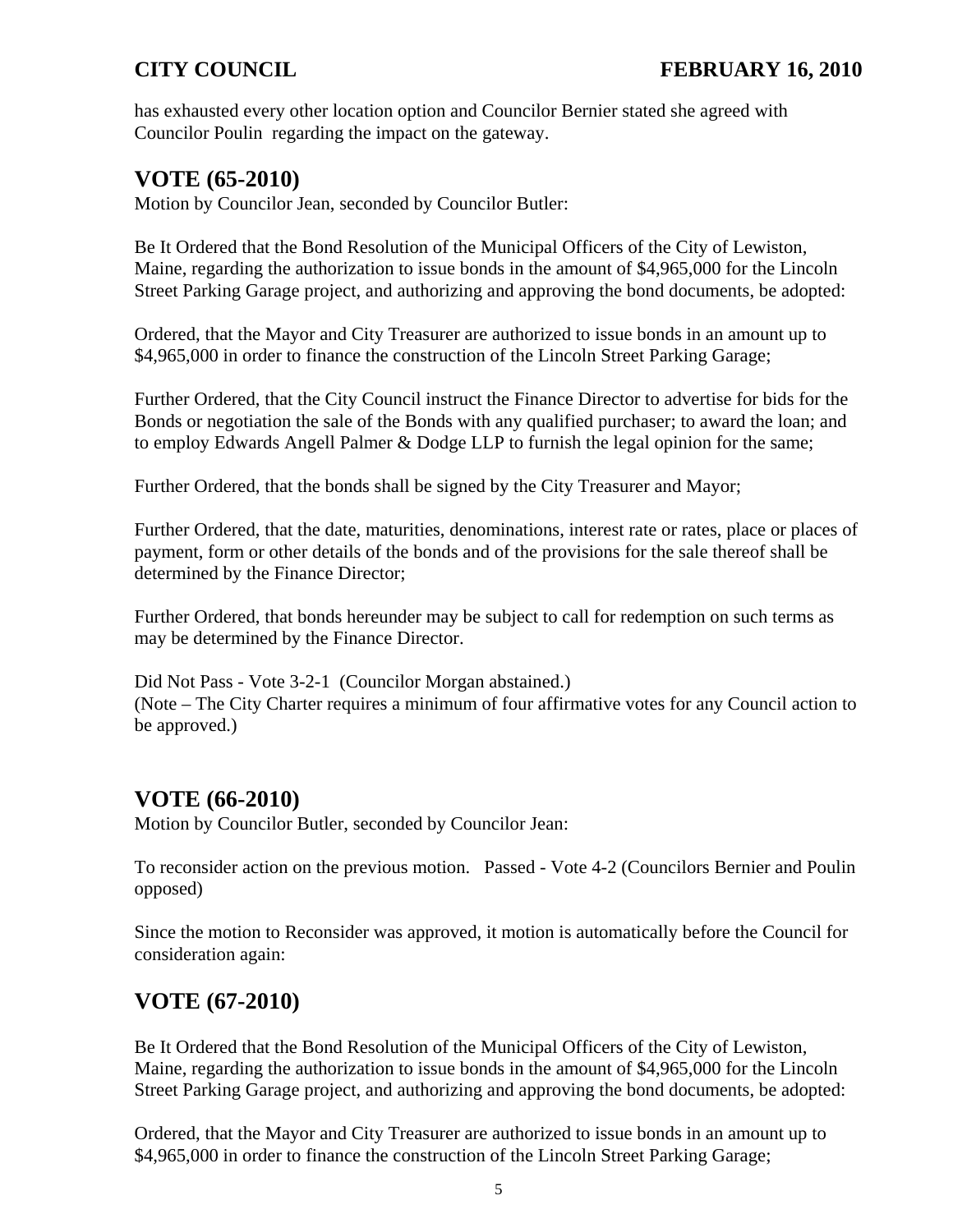Further Ordered, that the City Council instruct the Finance Director to advertise for bids for the Bonds or negotiation the sale of the Bonds with any qualified purchaser; to award the loan; and to employ Edwards Angell Palmer & Dodge LLP to furnish the legal opinion for the same;

Further Ordered, that the bonds shall be signed by the City Treasurer and Mayor;

Further Ordered, that the date, maturities, denominations, interest rate or rates, place or places of payment, form or other details of the bonds and of the provisions for the sale thereof shall be determined by the Finance Director;

Further Ordered, that bonds hereunder may be subject to call for redemption on such terms as may be determined by the Finance Director.

Passed - Vote 4-2 (Councilors Bernier and Poulin opposed).

## **APPROVAL OF WAIVER OF BOND ISSUE LIMIT FOR THE LINCOLN STREET PARKING GARAGE PROJECT**

Councilor Bernier expressed concern over taking this vote without all members of the Council present and it was suggested to postpone action on this issue until there was full attendance at a meeting.

# **VOTE (68-2010)**

Motion by Councilor Poulin, seconded by Councilor Bernier:

To postpone action on this item to the February 23, 2010 special City Council meeting. Passed - Vote 5 -1 (Councilor Jean opposed)

## **ADOPTION OF ORDER TO SUBMIT A REFERENDUM QUESTION TO THE VOTERS AT THE JUNE 8, 2010 ELECTION TO SELL THE BATES MILL NUMBER FIVE PROPERTY TO GREAT FALLS RECREATION AND REDEVELOPMENT LLC FOR THE PURPOSE OF BUILDING A CASINO**

Councilor Bernier asked for clarification on the principals of the LLC that is coordinating this effort. Councilor Morgan inquired if the proposed terms are reflected in the industry and noted no funds are identified for education. Bruce Damon of 22 Buttonwood Lane expressed concern for a lack of a master plan for the riverfront and downtown development, and suggested this be done before selling the land. He also questioned sharing the revenues with area towns. Dennis Mason of 804 Webster Street asked if the ballot question would be binding if approved. Dr. Ron Chicoine, one of the petition organizers, stated the funds for education are included in the allotment designated for the City. Stavros Mendros, lead partner, stated the LLC wants to work with the City for long term success. Walter Hill of 10 Loubier Avenue suggested taking the time with this proposed and not rushing it. Paul Beauparlant recommended letting the voters decide the issue.

# **VOTE (69-2010)**

Motion by Councilor Poulin, seconded by Councilor Butler: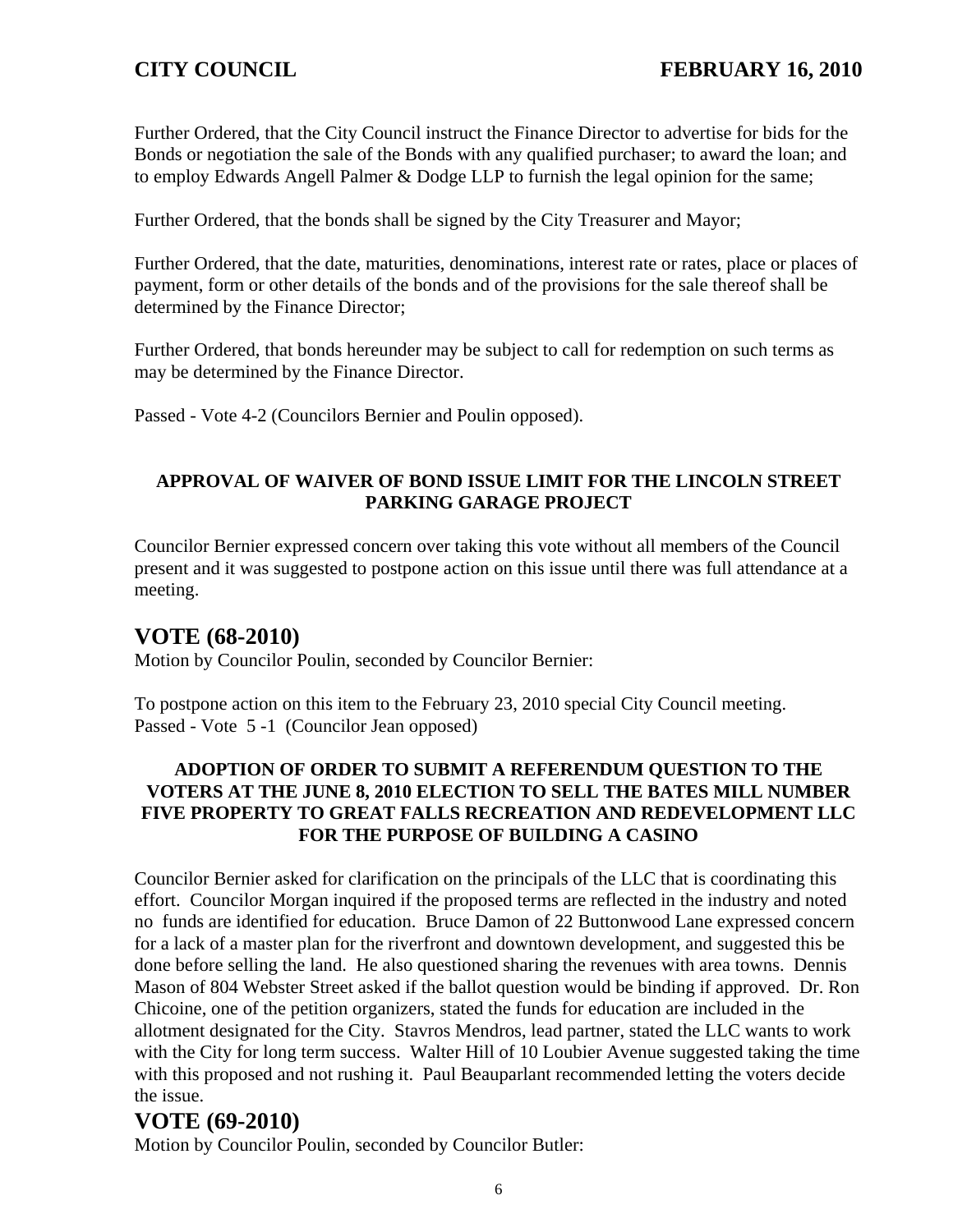Be It Hereby Ordered by the City Council that the Referendum Question be submitted to the voters at the June 8, 2010 election regarding the sale of the Bates Mill Number Five property to Great Falls Recreation and Redevelopment LLC for the purpose of building a casino on the site:

Do you support the City of Lewiston selling the Bates Mill #5 property to Great Falls Recreation & Redevelopment, LLC at fair market value for the purpose of building a casino that will receive no property tax breaks and pay in excess of 3% of revenue to the City of Lewiston, pending state approval?

## INTRODUCTORY PARAGRAPHS

**A.** The City of Lewiston (the "City") is the owner of the contiguous area of land that is bounded on the East by the Upper Canal, on the North by Main Street, on the West by Lincoln Street, and on the South by Cross Canal Number 1 running from the Main Canal to the Mill Street Bridge and the public parking garage to be built on the southwest corner of the Bates Mill No. 5 Surface Parking Lot (Tax Map/Lot parcels 207/153, 207/155, and portions of 207/152; 207/146; and 207/165). Parcels to be conveyed include: Tax Map 207, Lots 138-141, 143, 145, 150, 151, portions of 146 and, and any portion of Lot 165 owned by the City (other than what is required for the parking garage) but not including that land needed for the ROW for the extension of Mill Street from Cross Canal Number 1 to Main Street and other public roads ("Option Property"); and

**B.** Great Falls Recreation & Redevelopment, LLC ("Great Falls") desires to obtain an option to purchase the Option Property for its redevelopment as a casino (which may be limited to a slot parlor) and related amenities (the "Project") on the terms set forth below.

**C.** Great Falls on its behalf and on behalf of its assigns and successors in title agrees to not request tax increment financing or similar tax benefits with respect to the Option Property.

**D.** Great Falls has decided to submit its request for the Option to a vote of the voters of the City of Lewiston pursuant to Chapter 32, Article II of the Lewiston Code of Ordinances (the "Initiative") in June 2010.

## TERMS OF EXCLUSIVE OPTION TO PURCHASE REAL ESTATE

**1. Identification of Option Property.** The City grants an option to purchase Option Property identified in Introductory Paragraph A above to Great Falls (the "Option").

**2. Option Payment.** Great Falls shall pay to City the following option payments: (a) First Option Payment of Ten Thousand Dollars (\$10,000.00) within thirty (30) days after the voters of the City approve the Initiative;(b) Second Option Payment of Ten Thousand Dollars (\$10,000.00) on or before February 28, 2011; (c) Third Option Payment of Thirty Thousand Dollars (\$30,000.00) on or before July 31, 2011; and (d) Fourth Option Payment of One Hundred Thousand Dollars (\$100,000.00) on or before December 31, 2011. The first three option payments shall not be credited against the Purchase Price for the Option Property The Fourth Option Payment will be credited toward the Purchase Price. If Great Falls extends the Option term as described in Paragraph 5, the Fourth Option Payment shall be due by December 31, 2012. If Great Falls fails to make any option payment when due, the option agreement shall be automatically terminated.

**3. Purchase Price.** The purchase price for the Option Property shall be the fair market value of the Option Property at its highest and best use other than as a casino on the date Great Falls notifies the City of its intent to exercise the Option. Upon notice to the City that (i) Great Falls has received approval for the Project in a statewide referendum, (ii) is exercising the

7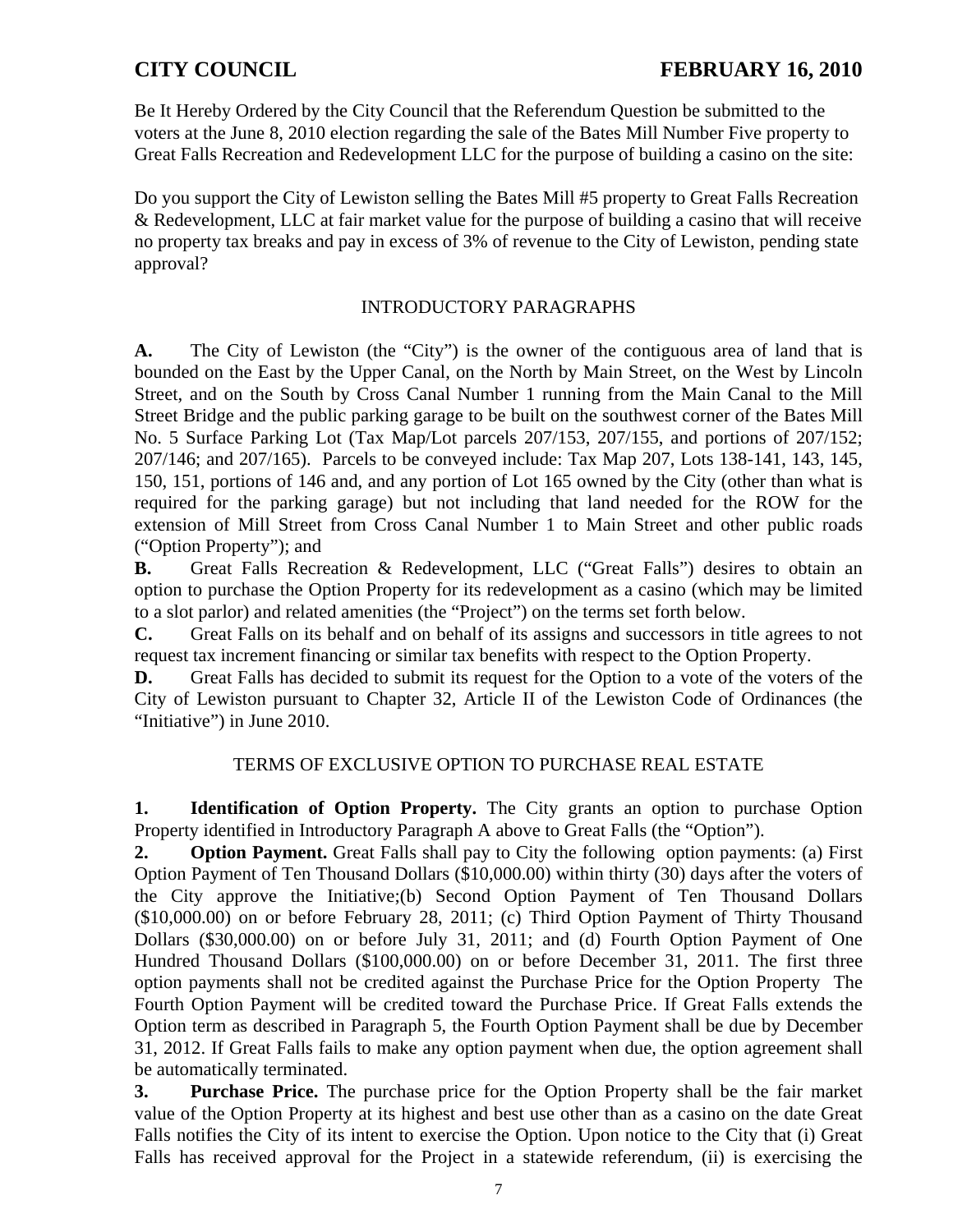option, and (iii) will close on the real estate within Thirty (30) days from the date on which the Purchase Price is established as provided in this Paragraph; Great Falls shall at its expense, select a qualified real estate appraiser (any appraiser referred to in this paragraph is at a minimum to be licensed in the State of Maine and hold an MAI) to provide a fair market appraisal of the Option Property. . The appraiser shall assume that the Option Property is vacant and free of hazardous waste. After said appraisal is completed it shall be delivered by the Great Falls to the City, which shall have Thirty (30) days to accept or reject the appraisal in writing to the Great Falls. In the event of rejection, the City shall at its expense, select a qualified real estate appraiser to provide a fair market appraisal of the Option Property subject to the same assumptions and shall deliver said appraisal to the Great Falls within Sixty (60) days of its notice of rejection to the Great Falls. If the City and Great Falls cannot agree on the fair market value of the Option Property within fifteen (15) days of the Great Falls having receipt of City's appraisal, the two selected appraisers shall mutually select a third qualified real estate appraiser, whose expense shall be shared equally by City and Great Falls, to provide an independent fair market appraisal of the Option Property. The fair market value established by said third appraiser shall become the fair market value for the calculation of the Purchase Price for the Option Property and be binding upon City and Great Falls.

**4. Option Term.** The Option shall terminate on December 31, 2011, unless extended as provided herein. If the Statewide Ballot Measure (defined below) passes, the Option shall be automatically extended to ninety (90) days after the Project receives final and unappealable state and local regulatory approvals provided Great Falls commences the project design and works toward state and local regulatory approvals (the "Project Development Work") for the Project within one hundred and twenty 120) days after passage of the Statewide Ballot Measure and pursues the Project Development Work diligently to its completion thereafter. If Great Falls fails to actively and diligently pursue the Project Development Work, the City shall have the option of terminating the Option by thirty (30) days written notice and opportunity to cure to Great Falls. In addition to the other option payments, if Great Falls has not purchased the Option Property by December 31, 2012, commencing on January 1, 2013 and continuing on the first day of each month thereafter until closing, Great Falls shall make Additional Option Payments of Five Thousand Dollars (\$5,000.00) to the City. The payments required under this Paragraph shall not be credited to the purchase price.

**5. Optional Extension of Option Term.** If Great Falls decides to place the proposal on the November 2012 statewide ballot and desires to extend the option term to December 31, 2012, Great Falls may do so by making an option extension payment of Fifty Thousand Dollars (\$50,000.00) to the City no later than March 31, 2011. If Great Falls extends the option term to December 31, 2012, Great Falls' obligation to make the Additional Option Payments described in Paragraph 4 shall commence on January 1, 2014. The extension option payment shall not be credited against the Purchase Price for the Option Property.

**6. The Statewide Ballot Measure.** If Great Falls exercises the Option, it shall redevelop the Option Property as a casino and related amenities. The Option is not exercisable by Great Falls unless the casino proposal is approved by the voters of the State of Maine in either November, 2011, or November, 2012 (the "Statewide Ballot Measure"), and by the voters of the City of Lewiston.

**7. Distribution of Casino Revenue.** For the purposes of this section, "net slot machine income" shall be as defined in 8 M.R.S.A., Subsection 1001 (29-A). Unless otherwise provided by state law, distribution of net slot machine income shall be according to the following schedule: 2.0% of net slot machine income to Lewiston, 0.5% to Lewiston for infrastructure improvements, 1.0% to Auburn, 1.0% to Androscoggin County, 0.5% to be shared equally by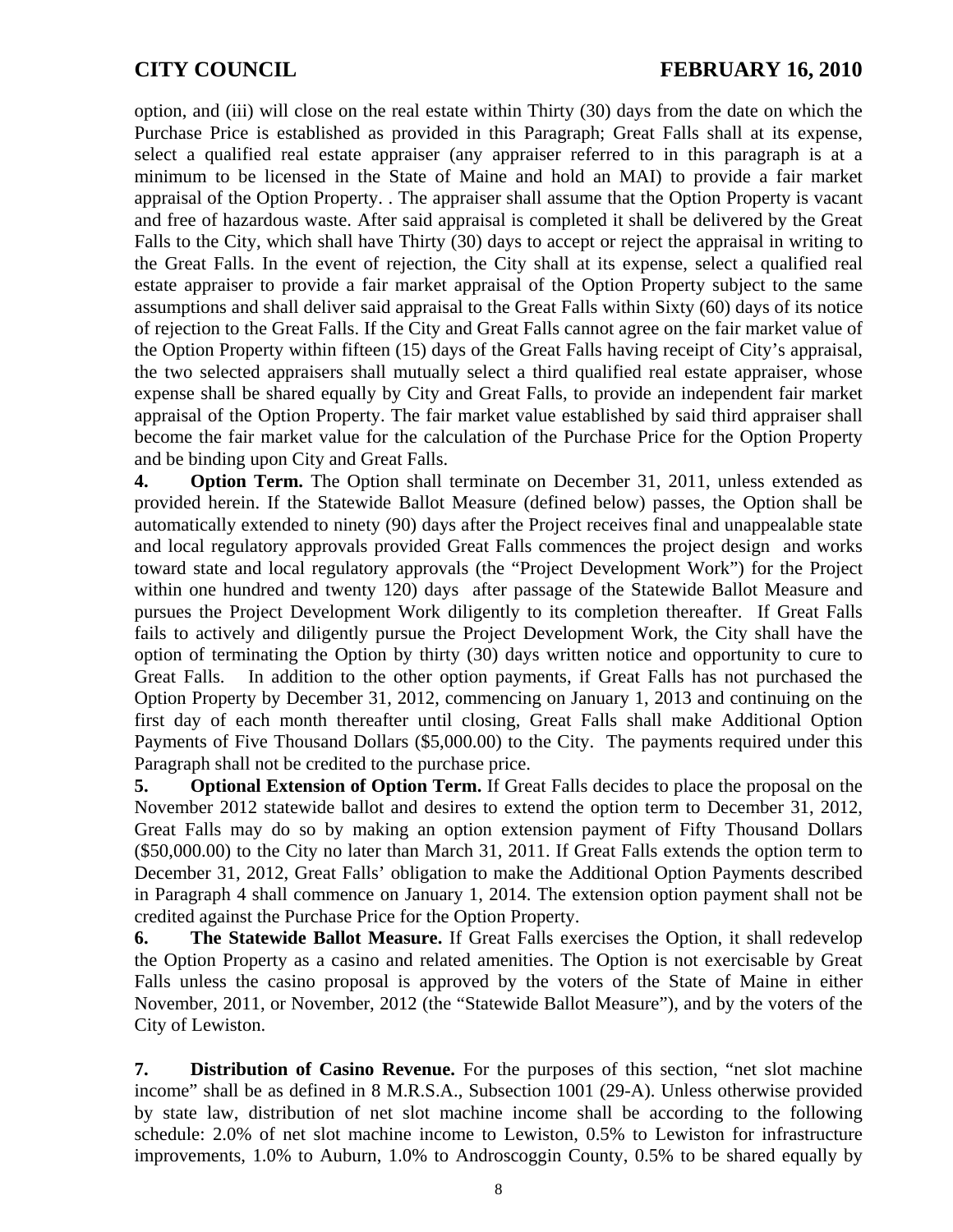Sabattus, Lisbon and Greene, 3% to cleaning Maine rivers with a strong focus on the Androscoggin, and at least 0.3% to a downtown Lewiston renovation fund and 0.3% to an energy independence fund for businesses or individuals to purchase alternative energy sources (windmills, geothermal, solar, etc.) for Lewiston, with the funds for cleaning Maine Rivers and for the purchase of alternative energy sources to be administered by an organization(s) reasonably acceptable to the City for those purposes.. If the casino is approved and developed with gambling revenues derived from sources other than slot machines, or if such sources are added in the future, the City's share of the total distributions paid from those revenue shall be in the same proportions as the City's share of the total distributions paid from net slot machine income revenues is to total net slot machine distributions as set forth in Maine Statutes. If during the Option period and any extension thereto, the distribution of net slot machine revenues required by state law is less than that outlined above, this Option may be terminated at the sole discretion of the City. The City and Great Falls shall then enter into good faith negotiation toward a new distribution formula that shall include terms and conditions intended to provide City with substantially the same share of revenues from gaming operations conducted on the property as contemplated by this Option, with the other terms and conditions of this Option to be included in any successor option.

**8. Obligations of the City.** If the City demolishes Bates Mill #5 consistent with the vote of the City Council to do so, the City (subject to the City's right to remove the hydro power facility parcel described below) shall clear the Option Property so that it is free of currently existing structures and debris and any hazardous wastes present on the Option Property have been remediated in accordance with a Voluntary Response Action Program approved by the Maine Bureau of Remediation and Waste Management acceptable to the City that will permit the development of the Option Property as a casino. In the event the City is not reasonably able to remediate any hazardous waste that may be present on the Option Property, the City will notify Great Falls and Great Falls may either accept the Option Property as it then is or terminate its option. Nothing in this Paragraph shall be construed to require the City to provide any utilities to the Option Property other than those already present. The City shall make reasonable efforts to acquire and demolish that portion of Bates Mill #5 that houses the hydro power facility currently owned by NextEra Energy, provided however that the City shall not be obligated to do so if negotiations with NextEra are not successfully completed at the time that the Option expires. In that case, the City shall have the right to remove a parcel that encompasses the footprint of the hydro power facility plus sufficient land to satisfy the minimum setbacks required by the land use code from the Option and the Purchase Price shall be reduced pro-rata as set forth in paragraph 9 below. If the City does not build the parking garage planned and designed for the southwest corner of the Bates 5 Surface Parking Lot as defined in Introductory Paragraph A, that land will be included in the real estate to be conveyed with the purchase price to be increased pro-rata.

**9.** Notice of Exercise of Option. Great Falls shall provide City with written notice of Great Falls' election to exercise its option rights and acquire the Option Property within the option term described in Paragraph 4 of this Option (together within any extensions). In the event that any portion of the Option Property is not vacant and any hazardous waste has not been remediated as provided in Paragraph 8, the City shall be entitled to an extension of time to close, not exceeding one year to permit it to complete the remediation work and any deadlines set forth in this Option shall be extended by the number of days that are taken by the City to complete any remediation-, If at the end of said one year period, the City has been unable to complete the remediation, Great Falls shall have the right to exercise the Option with respect to the portions of the Option Property that are vacant and free and clear of any hazardous waste or have been remediated as provided in Paragraph 8 and the Purchase Price shall be reduced pro-rata based on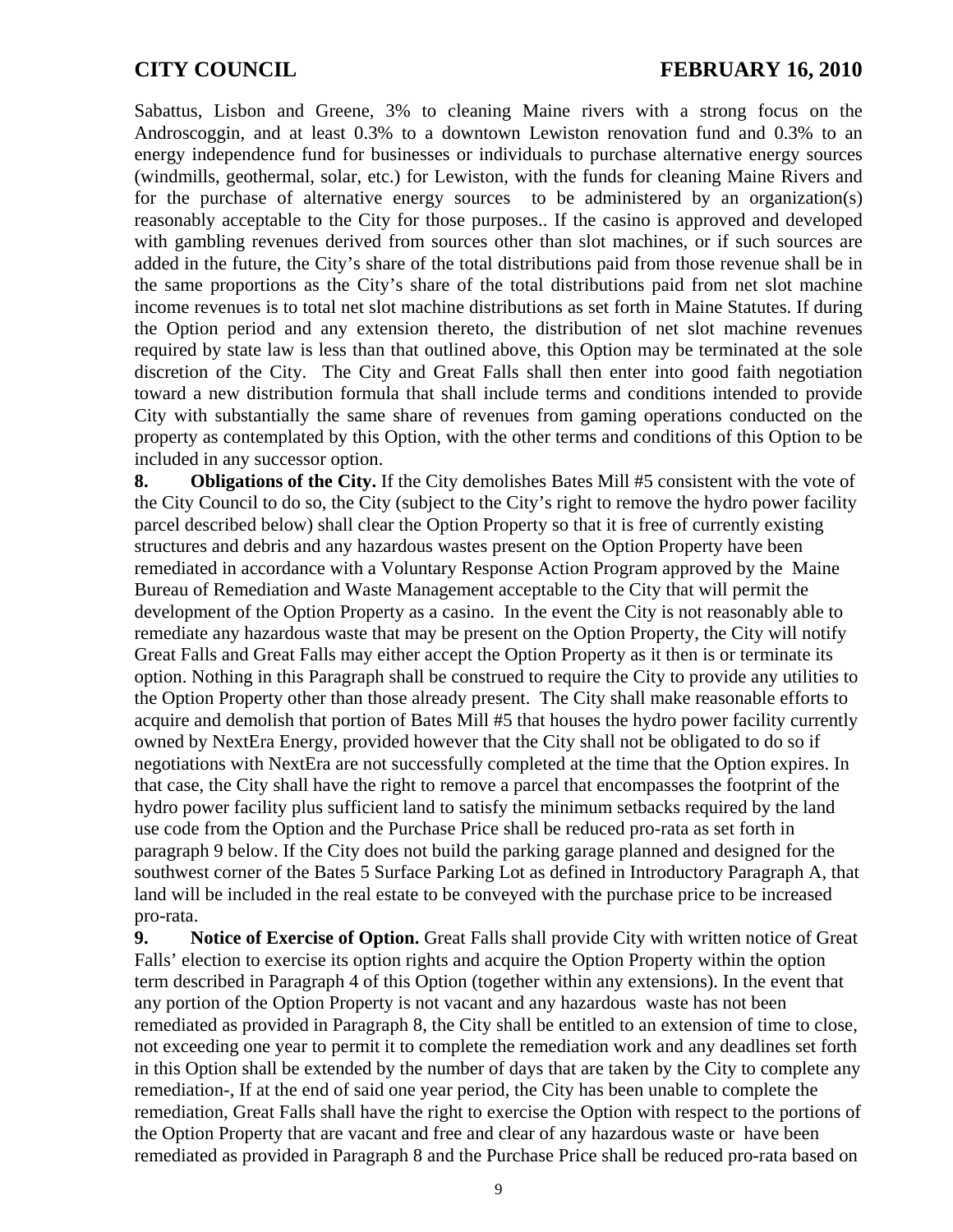the square footage to be purchased compared to the square footage of the whole or to accept the Optioned Property as is and purchase it in its entirety at the Purchase Price.

**10.** Noncompetition. The member(s), manager(s), employees, partners, joint venturers and agents of Great Falls and members of their respective families ("families" being defined as spouse and minor children) shall not directly or indirectly invest or take any ownership interest in any other future casino and/or gaming project, casino and/or gaming ballot initiative in the State of Maine until such time as this Option is terminated, expires or is exercised and a casino has been constructed on the Option Property.

**11. Memorandum of Option.** City and Great Falls hereby mutually agree that the parties hereto may further memorialize the terms of this Option pursuant to an executed Option Agreement and cause a memorandum to be recorded in the Androscoggin County Registry of Deeds. Great Falls shall bear the cost of recording of said Memorandum.

12. **Default.** In the event of a default by either party under this Option, the non-defaulting party shall be entitled to injunctive relief. In the event of a default by either party under this Option the non-defaulting party shall give the defaulting party thirty (30) days written notice and opportunity to cure the default. Except as expressly provided in Paragraph 15, neither party shall be liable to the other party for any incidental or consequential damages suffered by the other party or their assigns or any of their respective members, shareholders, managers, officers, or directors.

**13. Assignment.** Great Falls has the right to transfer, assign or otherwise convey this Option, any part hereof, or any of its rights, duties, requirements or obligations hereunder to any other person or entity subject to the City's written approval which may not be unreasonably withheld, conditioned or delayed.

**14. Notices.** Any notices required pursuant to this Option, or other notices which are deemed appropriate by the parties although not specifically called for herein, shall be forwarded by certified United States mail, return receipt requested or by overnight courier with confirmed receipt of delivery to the following addresses: in the case of the City to:

City Administrator City of Lewiston 27 Pine Street Lewiston, Maine 04240 and, in the case of the Great Falls to: Great Falls Recreation & Redevelopment, LLC P. O. Box 641 135 Hogan Road Lewiston, Maine 04243-641

**15.** Option Property Due Diligence. City and Great Falls mutually agree that Great Falls shall be solely responsible, at its sole cost and expense, for any and all examinations, inspections, applications, reviews, testing, permits, municipal site plan approval, zoning compliance and all other matters of due diligence Great Falls deems necessary or appropriate regarding its intended use of the Option Property while this Option remains in effect. City shall provide Great Falls (including its agents and contractors) with access to the Option Property for Great Falls to perform all matters of due diligence on the Option Property deemed either necessary or advisable by Great Falls in its sole discretion. In the event Great Falls performs testing on the Option Property, Great Falls agrees that it shall be responsible at its sole expense to restore the Option Property to as close to its pre-testing condition as practicable. Great Falls agrees to (a) hold the City harmless from and (b) defend and indemnify the City against any claims of any type whatsoever, including, but not limited to, any costs, expenses, and /or attorney's fees incurred by the City, that arise out of or in connection with any actions taken by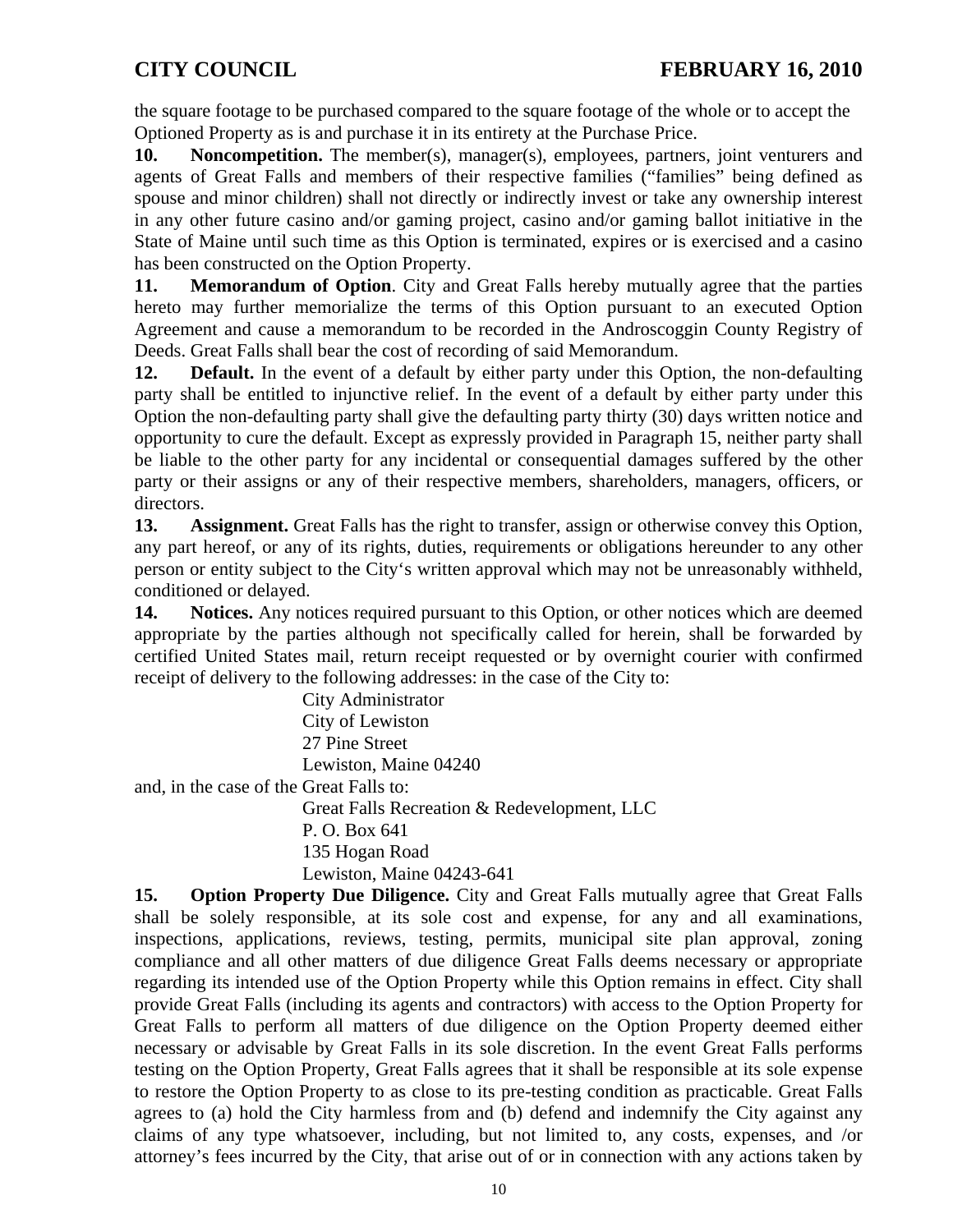Great Falls, its contractors, employees, consultants or agents pursuant to this Paragraph 15. Before undertaking any such activities, Great Falls shall provide a certificate(s) of insurance evidencing liability insurance coverage with limits of not less than \$1,000,000.00 covering for itself and for each contractor, consultant or agent conducting any activity on the Option Property permitted under this Paragraph 15. Notwithstanding anything to the contrary in this Option, in the event any person claiming under Great Falls asserts a mechanics lien on the Option Property by filing a complaint in the local District or Superior Court and such lien is not discharged within sixty (60) days from the date on which the City notifies Great Falls, the City may, in its discretion,, terminate the Option. In any event, Great Falls shall indemnify and defend the City against such claim with the counsel of City's choice.

**16. Purchase and Sale Provisions.** In the event Great Falls exercises the Option under paragraph 9 of this Option, City and Great Falls hereby mutually agree to be bound by the following terms and conditions, which shall be construed as a purchase and sale agreement between Great Falls and City.

- **(a) Option Payments.** The option payments paid by Great Falls to City under Paragraph 2, 4 and 5 above, excluding the Fourth Option Payment, shall not be credited against the Purchase Price set forth in Paragraph 3 above.
- **(b) Title**. Title to the Option Property shall be good and marketable in accordance with the title standards adopted by the Maine State Bar Association, clear of all liens and encumbrances, except for utility, road and any other easements of record that do not have a materially negative effect on the Option Property's development as a casino. City shall convey title by good and sufficient municipal deed given at the time of Closing to Great Falls. In the event Great Falls, upon examination to be performed at Great Falls' expense prior to Great Falls' exercise of the Option hereunder, finds that title to the Option Property is not good, marketable or insurable or otherwise not in compliance with this subparagraph 16(b), Great Falls shall provide City with written notice of the particular defects encountered within fifteen (15) days of the date Great Falls is informed of said defects. Upon delivery of such notice, City shall have an additional period of ninety (90) days to remove said objections (or any greater period agreed to in writing and in advance by Great Falls) to furnish good, marketable and insurable title to the Option Property. In the event that the City is unable to convey title as set forth in this paragraph and as otherwise set forth in this Option, Great Falls shall have the following options: (i) to not purchase the Option Property or (ii) purchase the Option Property, subject to the defect, with the Option Property being reappraised as set forth in paragraph 3 of this Option.
- **(c) Closing.** The closing shall take place on a date and at a time selected by the Great Falls within sixty (60) days of the exercise of the Option at the offices of the City in Lewiston, Maine. At the closing, Great Falls will deliver to City the Purchase Price, and City will deliver to Great Falls a good and sufficient municipal deed conveying fee title to the Option Property (or the portion optioned by Great Falls) as set forth above. In addition, provided Great Falls elects to procure title insurance, City shall execute such affidavits as may reasonably be necessary to delete the standard mechanics liens exception from said title policy.
- **(d) Possession.** Possession of the Option Property shall be delivered to Great Falls by City at closing at set forth above and free of all occupants,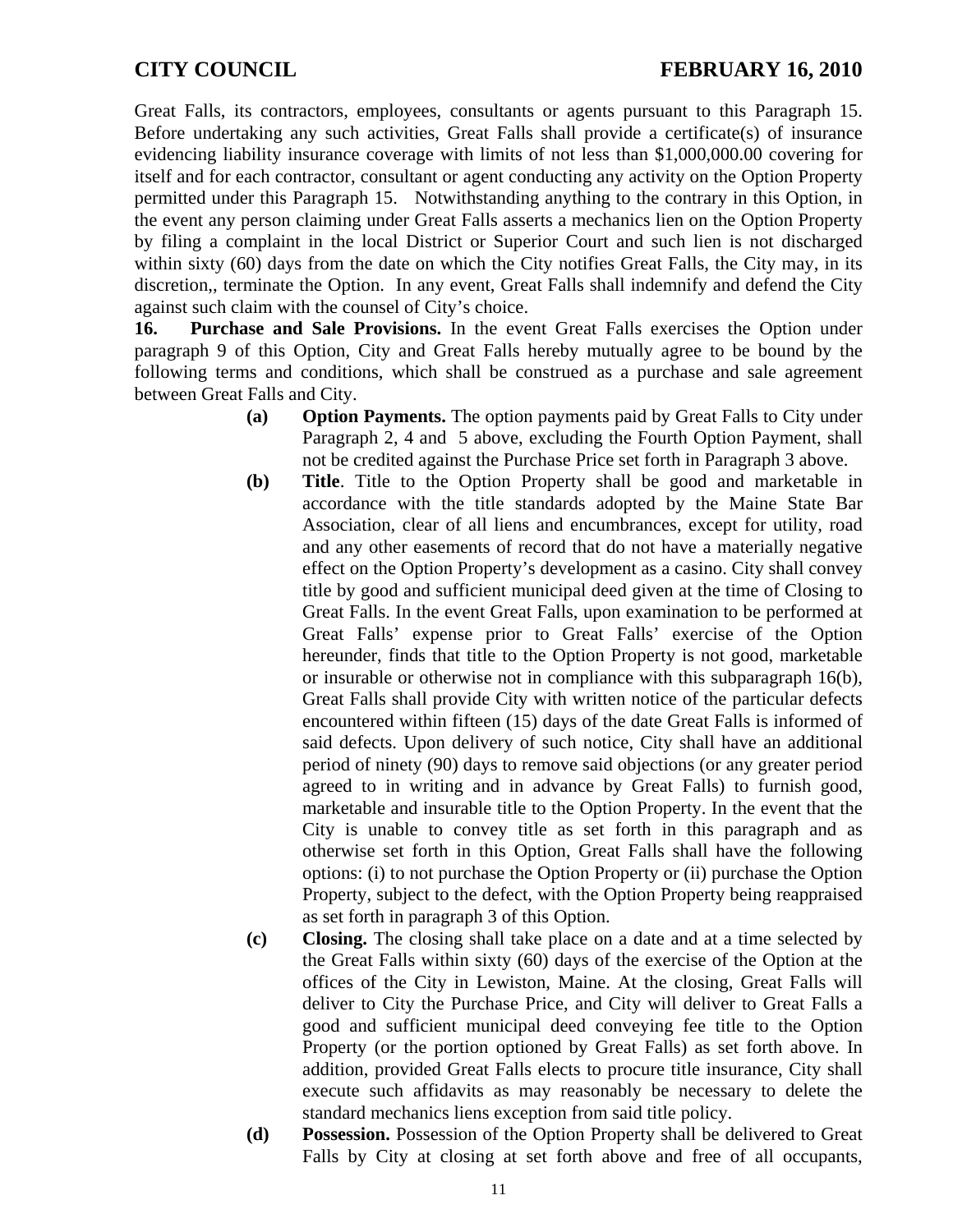tenants, and persons in possession thereof.

**17. Effect of Option.** All of the provisions of this Option shall extend to, inure to the benefit of, and be binding on the respective successors and permitted assigns of City and Great Falls. This Option shall be governed by the laws of the State of Maine.

18. **Disputes.** Unless a party is seeking injunctive relief, any controversy or claim, arising out of or relating to this Option, or the breach thereof, shall be settled by arbitration administered by the American Arbitration Association under its Commercial Arbitration Rules, and judgment on the award rendered by the arbitrator(s) may be entered in any court having jurisdiction thereof.

Passed - Vote 6-0

## **ADOPTION OF RESOLVE CONFIRMING THE APPOINTMENT OF HEATHER A. HUNTER AS FINANCE DIRECTOR/TREASURER FOR THE CITY OF LEWISTON**

# **VOTE (70-2010)**

Motion by Councilor Jean, seconded by Councilor Cayer:

To adopt the Resolve confirming the appointment of Heather A. Hunter as the Finance Director/Treasurer for the City of Lewiston:

- Whereas, Finance Director/Treasurer Richard Metivier will be retiring from his position effective February 19, 2010; and
- Whereas, Heather Hunter, Deputy Finance Director/Auditor, has been employed by the City of Lewiston since 1989; and
- Whereas, Ms Hunter is fully familiar with the City and its accounting, finance, and budgeting processes and has shown her skills and abilities in these areas throughout her years of service with the City; and
- Whereas, based on her knowledge and past performance, Ms Hunter is fully qualified to assume the duties of Finance Director/Treasurer; and
- Whereas, the City Administrator has selected Ms Hunter to assume the position of Finance Director/Treasurer; and
- Whereas, in accordance with the Charter of the City of Lewiston, this appointment is subject to confirmation by the City Council;

Now, therefore, be it Resolved by the City Council of the City of Lewiston that City Administrator Edward Barrett's appointment of Heather Hunter as Finance Director/Treasurer for the City of Lewiston effective as of February 22, 2010 is hereby confirmed.

Passed - Vote 6-0

## **ADOPTION OF ORDER AUTHORIZING THE CITY ADMINISTRATOR TO EXECUTE A MEMORANDUM OF UNDERSTANDING WITH MAYORS AGAINST**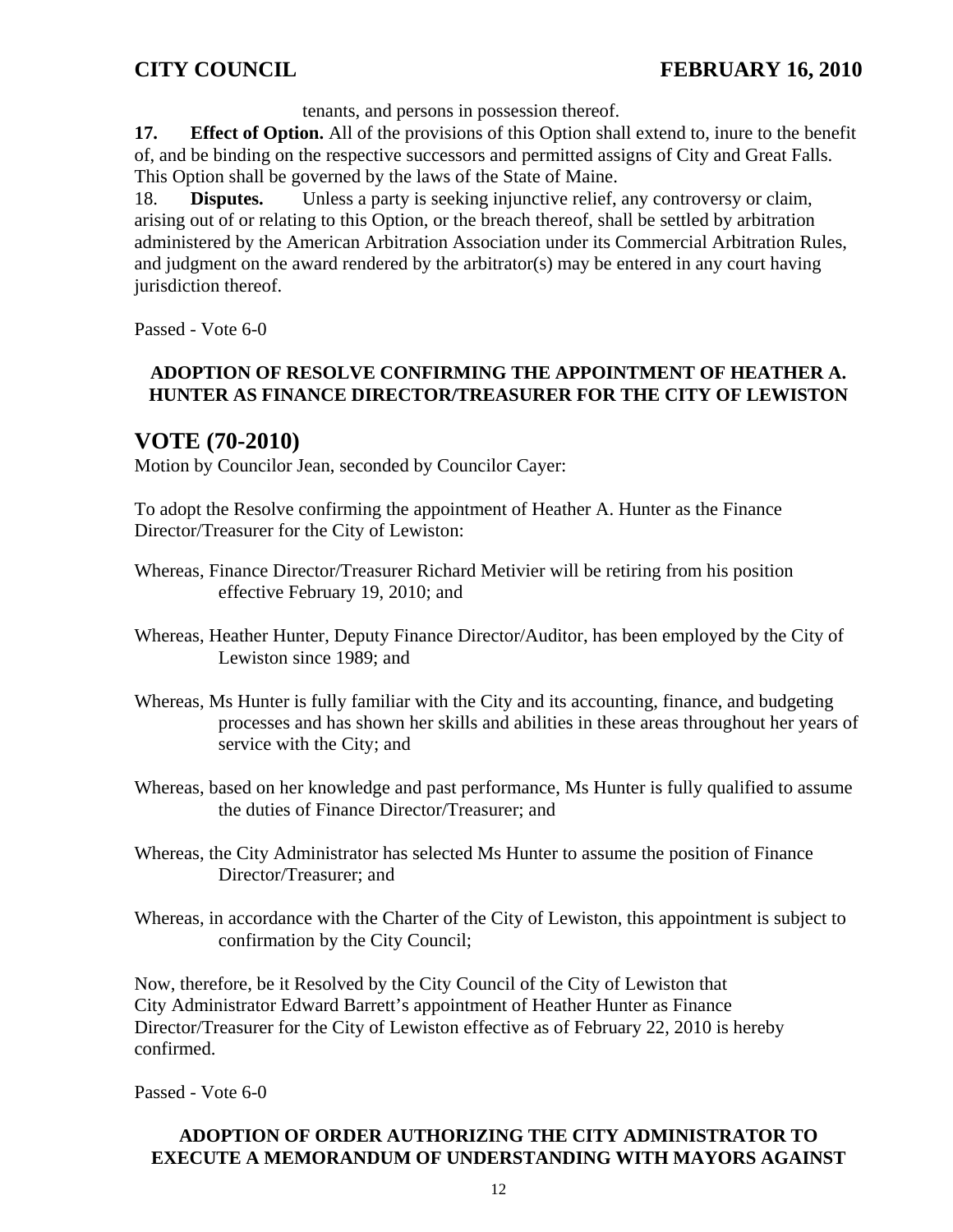## **ILLEGAL GUNS FOR THE PURPOSE OF COORDINATING REGIONAL EFFORTS TO COMBAT GUN VIOLENCE AND VIOLENT CRIME**

# **VOTE (71-2010)**

Motion by Councilor Poulin, seconded by Councilor Jean:

To adopt the Order authorizing the City Administrator to execute a Memorandum of Understanding with Mayors Against Illegal Guns for the purpose of coordinating regional efforts to combat gun violence and violent crime:

- Whereas, the Mayors Against Illegal Guns Action Fund and United Against Illegal Guns Support Fund have identified Lewiston as one of several cities to receive funding to assist in advancing efforts to combat illegal guns in Lewiston and throughout the state; and
- Whereas, this will involve assisting the Mayor and City in developing and implementing policies to combat illegal guns through public awareness campaigns and other efforts to reduce gun violence and reduce violent crime; and
- Whereas, it will also involve working with other cities in Maine involved in the Mayors Against Illegal Guns coalition to develop and implement cooperative information sharing efforts, enforcement strategies, and policy initiatives; and
- Whereas, all expenses associated with the Coordinator to be hired for these purposes will be paid in full by this grant; and
- Whereas, the City will have no obligation to continue funding this position beyond the period covered by the grant; and
- Whereas, therefore, this grant will have no fiscal impact on Lewiston; and
- Whereas, this one-year grant will be in the amount of \$75,000 and may, without obligation on the part of the City, be extended for a second year in a like amount; and

Now, therefore, be it Ordered by the City Council of the City of Lewiston that City Administrator Edward Barrett is hereby authorized to execute a Memorandum of Understanding with Mayors Against Illegal Guns for a Regional Coordinator Award in the amount of \$75,000 and to take such steps as are necessary to meet the objectives and requirements of this award.

Passed - Vote 6-0

## **PRESENTATION OF THE FISCAL YEAR 2011 LEWISTON CAPITAL IMPROVEMENT PLAN AND SETTING A PUBLIC HEARING ON THE PLAN FOR THE MARCH 2, 2010 CITY COUNCIL MEETING**

# **VOTE (72-2010)**

Motion by Councilor Butler, seconded by Councilor Jean:

Be It Ordered by the City Council of the City of Lewiston that receipt of the Fiscal Year 2011 Lewiston Capital Improvement Plan is acknowledged and the City Clerk is directed to schedule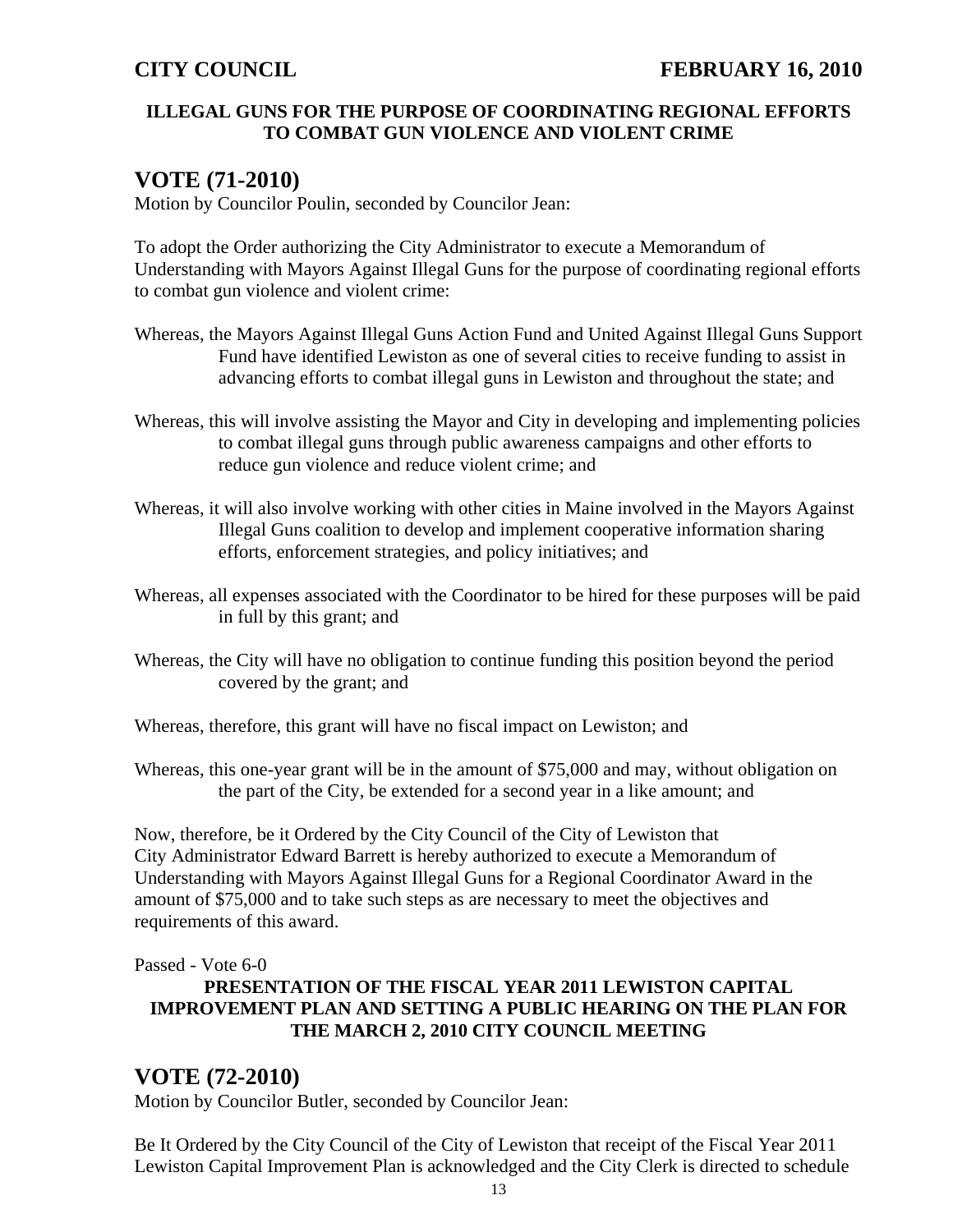# **CITY COUNCIL FEBRUARY 16, 2010**

and provide public notice for a hearing on this Plan for the March 2, 2010 City Council meeting.

- Whereas, the City Administrator has prepared and presented the FY 2011 Lewiston Capital Improvement Program to the City Council, the Planning Board, and the Finance Committee; and
- Whereas, the Finance Committee and the Planning Board have reviewed the proposed plan and recommended its approval to the City Council subject to various comments and concerns raised by these groups during their discussions; and
- Whereas, prior to acting on this plan, the Charter of the City requires that a public hearing subsequent to notifying the public of the date and time of such hearing;

Now, therefore, be it Ordered By the City Council of the City of Lewiston that Receipt of the FY2011 Lewiston Capital Improvement Program is hereby acknowledged and the City Clerk is directed to schedule and provide public notice for a hearing on this plan for the March 2, 2010 City Council Meeting.

Passed - Vote 6-0

## **REPORTS AND UPDATES**

It was noted the deadline for federal grant opportunities of arts and cultural projects is March 15. The City Administrator announced that he closed on the purchase of his Lewiston home this afternoon. Councilor Poulin stated the School Committee has begun the search for a new Superintendent due to the upcoming retirement of Leon Levesque.

## **OTHER BUSINESS**

No other business was presented at this time.

## **EXECUTIVE SESSION**

# **VOTE (73-2010)**

Motion by Councilor Butler, seconded by Councilor Morgan:

To enter into executive session, pursuant to MRSA Title 1, section 405(6)(c), to discuss Real Estate negotiations, of which the premature disclosure of the information would prejudice the competitive bargaining position of the City. Passed - Vote 6-0 Executive Session began at 10:30pm and ended at 10:46pm.

## **VOTE (74-2010)**

Motion by Councilor Jean, second by Councilor Cayer:

To adjourn at 10:47P.M. Passed - Vote 6-0

A true record, Attest: